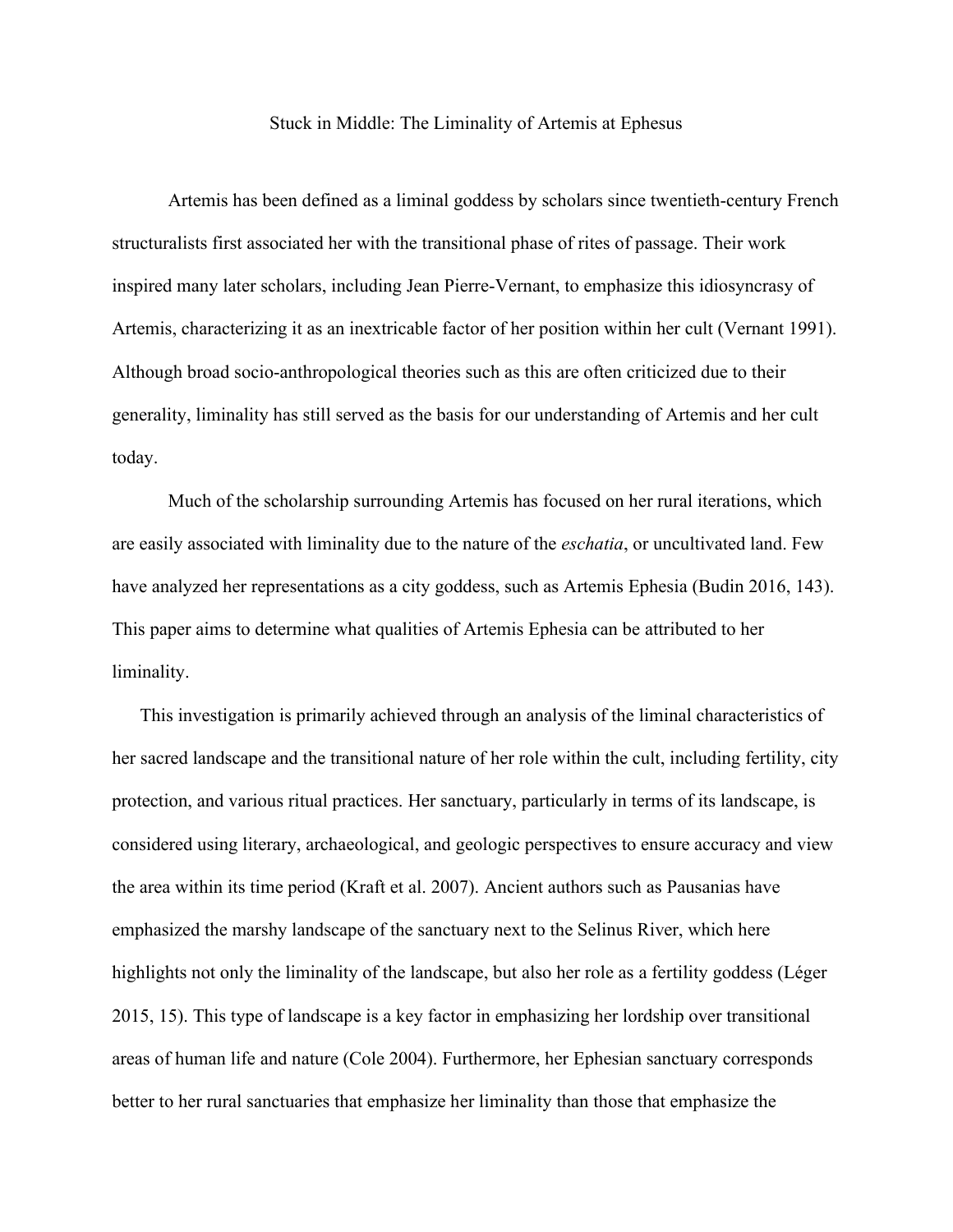integration of the goddess within the *polis*. Its location outside the walls of the city can be characterized as marginal, transitional, or peripheral and as a liminal space between the realm of the living in the *polis* and the chthonic space of the *eschatia,* exemplifying the binary construct of liminality by the French structuralists (Endsjø 2000, 370).

There is also a wealth of archaeological evidence at Ephesus indicating her role there as *kourotrophe*, or child-nurturer. Fertility, specifically pregnancy, is a period of liminality for woman and child. Evidence for Artemis as a fertility goddess, and therefore a goddess in charge of transitions, includes not only the little-understood polymastic statue, but also gold appliques and body part votives, such as vulvas (Léger 2015, 116, Cole 2004, 214). This role as *kourotrophe* was not limited to mortals, rather it extended to bringing fecundity upon the marginal landscape during her procession on the Via Sacra (Rietveld 2006, 120). At Ephesus Artemis is syncretized with other goddesses, primarily Kybele and Hekate, who themselves are often characterized as representing the dualities of life and death (Roller 1999, 114). This syncretism helps emphasize these same characteristics of liminality within Artemis.

In this paper I present a preliminary investigation of elements of the cult and divinity of Artemis at Ephesus and explore the accuracy of "liminal" as a descriptor for the goddess in a broad context. I argue that the cultic aspects of Ephesia demonstrate that even the urban Artemis, a version perhaps antithetical to her popular conception, displays much of the transitional nature scholars use to emphasize her liminality in rural settings.

## Bibliography

Budin, Stephanie Lynn. 2016. *Artemis*. Gods and Heroes of the Ancient World. London: Routledge.